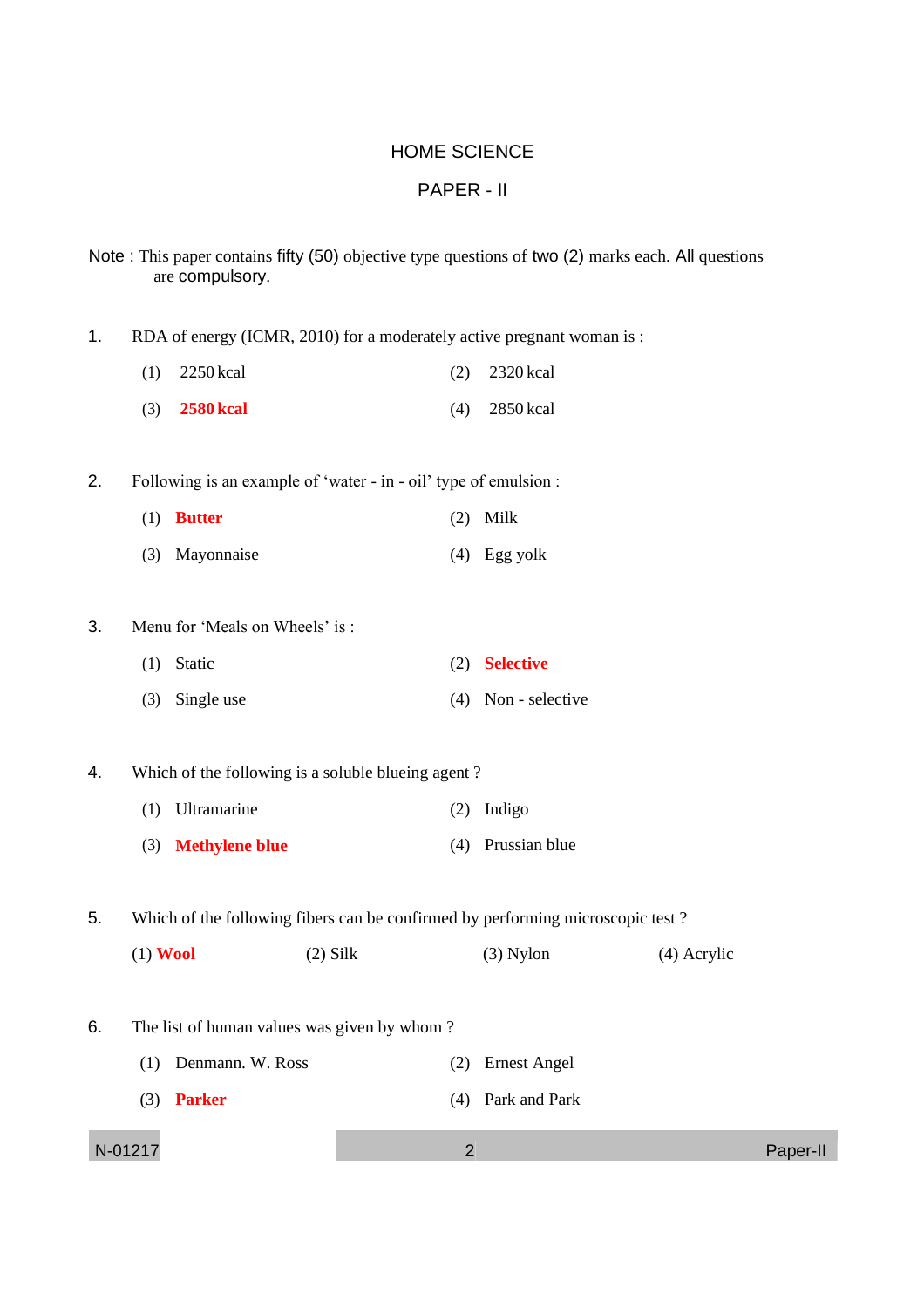- 7. The specialization of functions of the two hemispheres of the cerebral cortex is called :
	- (1) **Lateralization** (2) Structuralization
	- (3) Functionalism (4) Psychological organisation
- 8. Flat puppets which are operated against the rear of a tightly stretched white cloth screen with a light behind are called :
	- (1) Glove Puppets (2) Rod Puppets
	- (3) String Puppets (4) **Shadow Puppets**
- 9. 'Distrust' between a sender and a receiver in communication is a type of :
	- (1) Mechanical barrier (2) Language or semantic barrier
	- (3) **Socio-Psychological barrier** (4) Organisation barrier

10. A cumulative percentage curve with an S - Shaped figure is called an

- (1) Platykurtic curve (2) Leptokurtic curve
- (3) Histogram (4) **Ogive**
- 11. Following are the symptoms of niacin deficiency :
	- (a) Diarrhoea (b) Dermatitis (c) Cretinism (d) Dementia
	- (e) Koilonychia

### Code :

(1) (a), (b) and (c) **(2) (a), (b) and (d)** (3) (b), (c) and (d) (4) (b), (c) and (e)

N-01217 4 Paper-II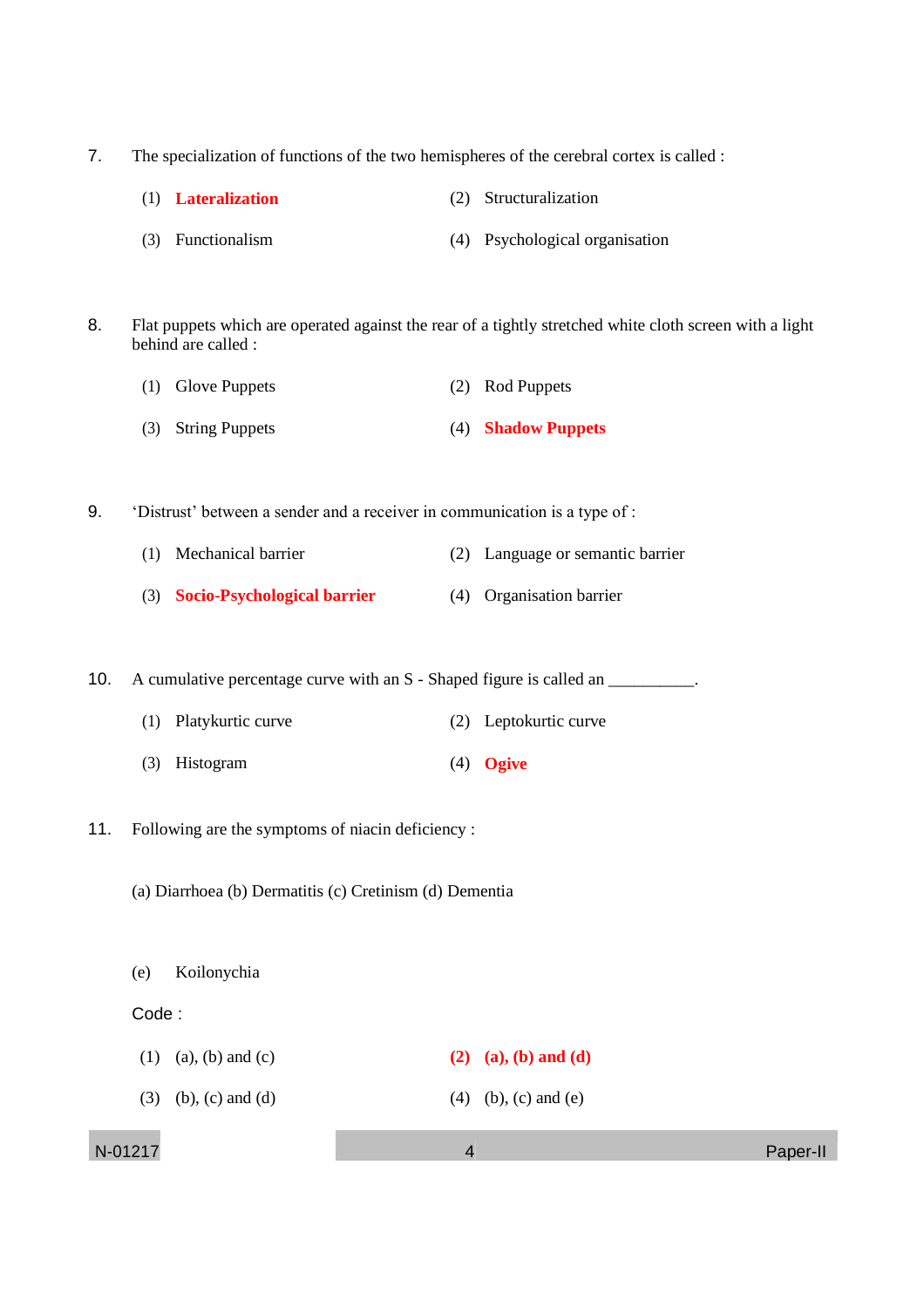- 12. Following foods have gluten present in them :
	- (a) Bread (b) Peanut (c) White Sauce (d) Beer Butter

#### (e) Besan

### Code :

- (1) (a), (d), (e) **(2) (a), (c), (d)**
- (3) (b), (c), (d) (4) (a), (b), (d)

13. A guest relation program adopted in a restaurant should include :

- (a) Anticipate customer need
- (b) Never admit mistakes
- (c) Do not specify the time of delivery
- (d) Use pleasant and reassuring words
- (e) Observe customer behaviour

### Code :

| $(1)$ (a), (b), (d) | (2) (a), (d), (e)   |
|---------------------|---------------------|
| $(3)$ (c), (d), (e) | $(4)$ (a), (b), (c) |

14. Which of the following are characteristics of individuality ?

(a) Personal signature (b) Rejecting styles that are in fashion (c) Peer group identification

- (d) Desire to be a part of group
- (e) Doing own thinking

Code :

| $(2)$ (a), (b), (d)<br>$(1)$ (a), (b), (c) |  |
|--------------------------------------------|--|
|--------------------------------------------|--|

(3) **(a), (b), (e)** (4) (c), (d), (e)

N-01217 6 Paper-II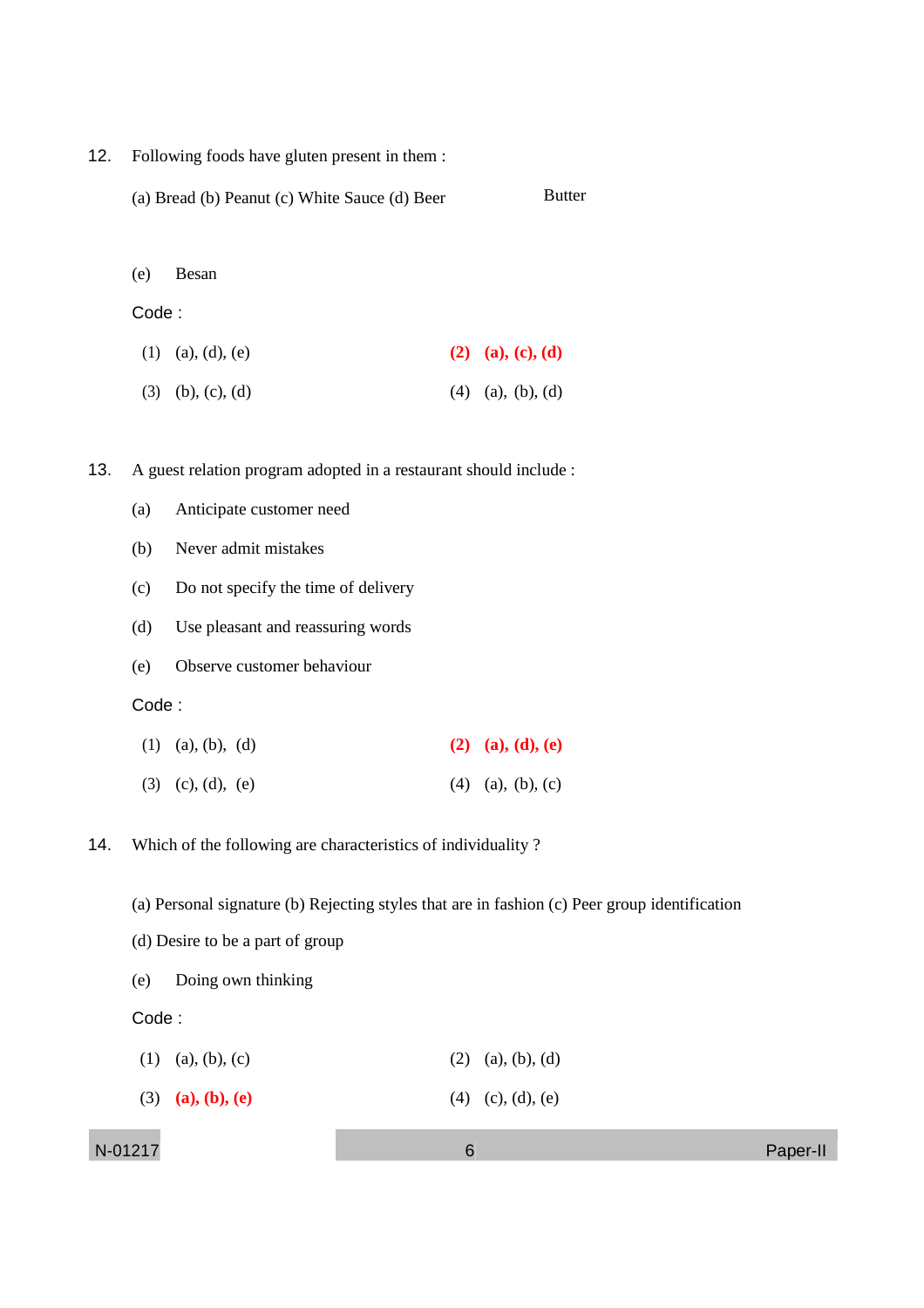15. Which of the following are leaf fibres ? (a) Kapok (b) Ramie (c) Pina (d) Abaca Code : (1) (a) and (b) (2) (b) and (c) (3) **(c) and (d)** (4) (a) and (d)

16. Identify the motor driven appliances from those listed below :

| (a)    | Refrigerator    | (b) | Water heater    |  |
|--------|-----------------|-----|-----------------|--|
| (c)    | Induction stove | (d) | Mixer grinder   |  |
| Code : |                 |     |                 |  |
| (1)    | $(a)$ and $(c)$ | (2) | $(b)$ and $(c)$ |  |
| (3)    | $(b)$ and $(d)$ | (4) | $(a)$ and $(d)$ |  |

17. The emergence of the following adaptive behaviours occur during the sensorimotor period between 8 - 12 months as given by Piaget :

| (a)    | Goal directed behaviour | (b) | Object permanence  |  |  |
|--------|-------------------------|-----|--------------------|--|--|
|        | (c) Intentionality      | (d) | Deferred Imitation |  |  |
| Code : |                         |     |                    |  |  |
|        | (1) (a), (b), (c)       | (2) | (a), (b), (d)      |  |  |
| (3)    | (a), (c), (d)           | (4) | (b), (c), (d)      |  |  |

18. Extension aims at Human Resource Development for multiplier effect by :

- (a) Imparting knowledge
- (b) Bringing changes in the technology
- (c) Imparting skills
- (d) Bringing desirable changes in behaviour

Code :

- $(1)$  (a), (b) and (c)
- (2) (b), (c) and (d)
- **(3) (a), (c) and (d)**
- $(4)$  (a), (b) and (d)

N-01217 8 Paper-II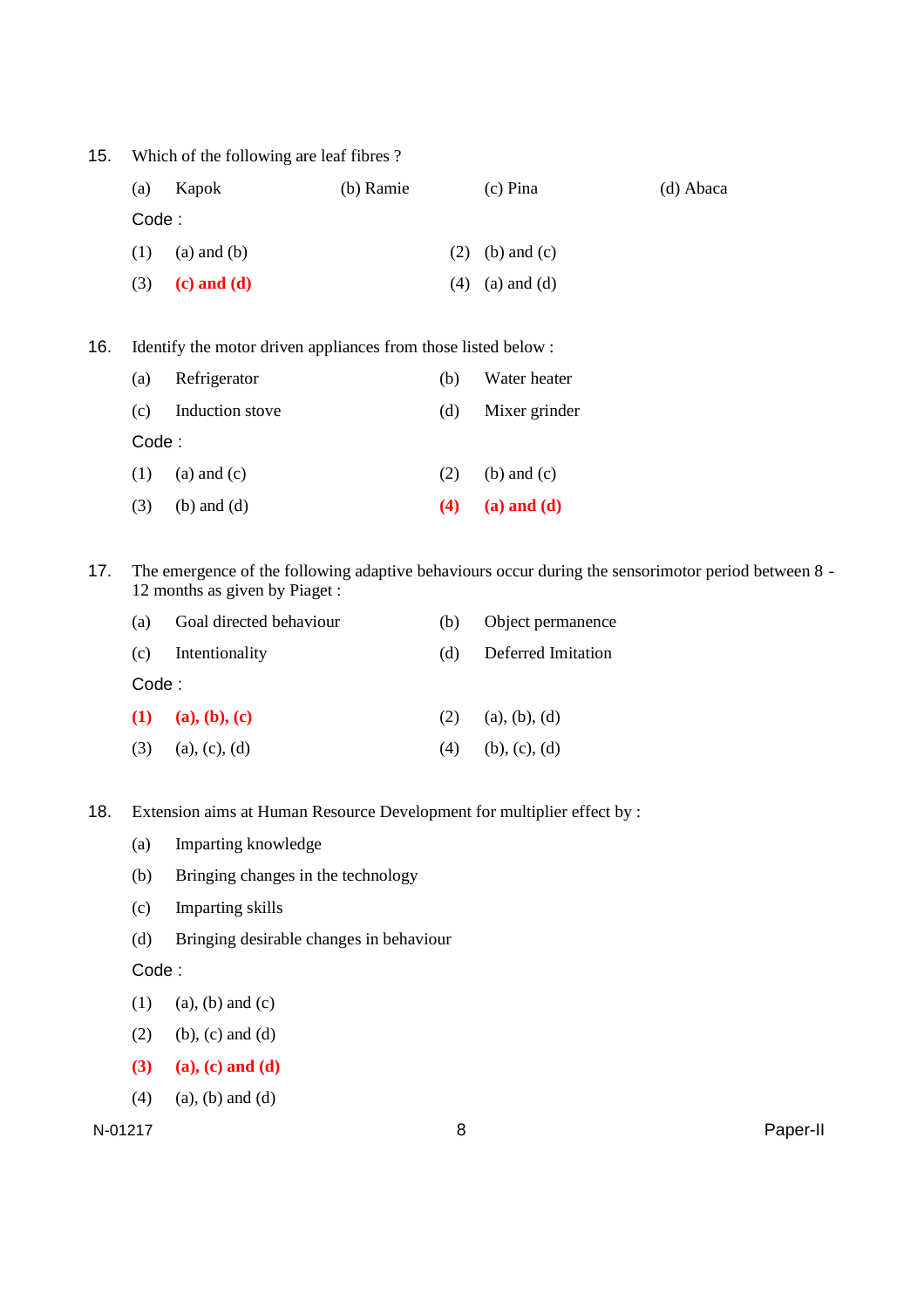19. Aspects of Non - verbal communication are :

| (a)    | Body language           | (b) | Facial expressions      |
|--------|-------------------------|-----|-------------------------|
| (c)    | Posture                 | (d) | Rigour of Repetition    |
| Code : |                         |     |                         |
| (1)    | $(a), (b)$ and $(c)$    | (2) | $(b)$ , $(c)$ and $(d)$ |
| (3)    | $(a)$ , $(b)$ and $(d)$ | (4) | $(a)$ , $(c)$ and $(d)$ |

20. The Mann - Whitney test is a test of :

- (a) Difference between two independent samples
- (b) Uses measurements on an ordinal scale
- (c) Assumptions of homogeneity of variance are met sufficiently
- (d) Small sample size

Code :

| $(1)$ (a), (b), (c) |  | $(2)$ (a), (c), (d) |
|---------------------|--|---------------------|
|---------------------|--|---------------------|

(3) **(a), (b), (d)** (4) (b), (c), (d)

21. Assertion (A) : Foods which have higher amounts of amylose have a lower glycemic index Reason (R) : The amylose gets rapidly digested Code :

- (1) Both (A) and (R) are correct (2) Both (A) and (R) are incorrect
- (3) **(A) is correct and (R) is incorrect** (4) (A) is incorrect and (R) is correct
- 22. Assertion (A) : Including oats and its' products in the diet helps in reducing the risk of Cardiovascular Diseases in populations.

Reason  $(R)$ : β - glucan helps in normalising the lipid profile.

Code :

| $(1)$ Both (A) and (R) are correct        | (2) Both $(A)$ and $(R)$ are incorrect    |
|-------------------------------------------|-------------------------------------------|
| (3) (A) is correct and $(R)$ is incorrect | (4) (A) is incorrect and $(R)$ is correct |

N-01217 10 Paper-II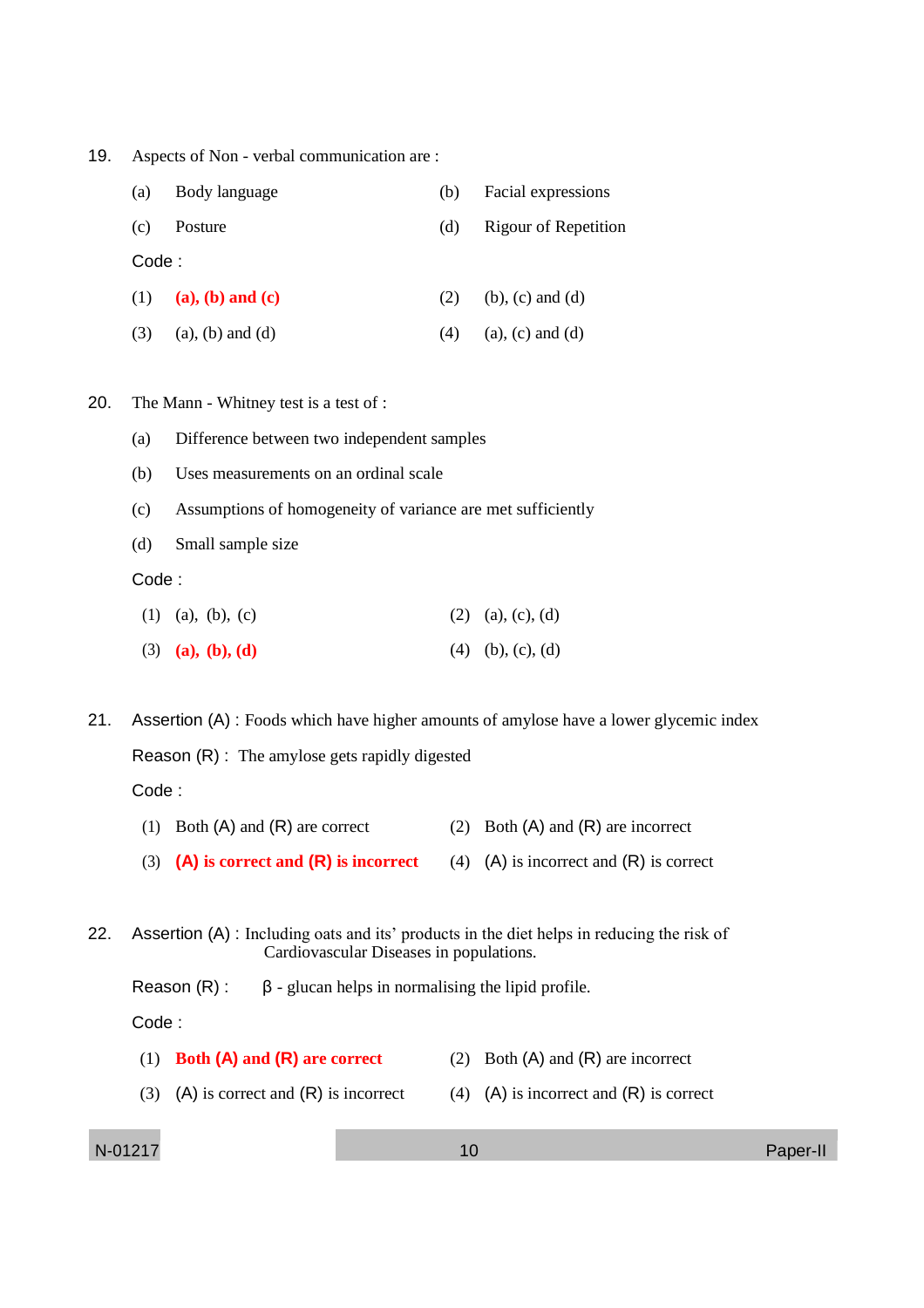23. Assertion (A) : Smorgasbord provides means for dramatically displaying food on large serving tables.

Reason (R) : It is usually used in food courts and cafeteria.

- Code :
- (1) **(A) is correct and (R) is incorrect** (2) (A) is incorrect and (R) is correct
- (3) Both  $(A)$  and  $(R)$  are correct (4) Both  $(A)$  and  $(R)$  are incorrect

24. Assertion (A) : Applied design is the surface enrichment of the garment. Reason (R) : Application of tucks and pleats are examples of applied design. Code :

- (1) Both  $(A)$  and  $(R)$  are correct (2) Both  $(A)$  and  $(R)$  are incorrect
- (3) (A) is incorrect but (R) is correct (4) **(A) is correct but (R) is incorrect**

25. Assertion (A) : Maintenance of fabrics made from low twisted yarns is easier for the consumer.

Reason (R) : Low twisted yarns shed soil easily since there is less space between the fibers for soil to settle.

Code :

- (1) (A) is correct but  $(R)$  is incorrect (2)  $(A)$  is incorrect but  $(R)$  is correct
- (3) **Both (A) and (R) are incorrect** (4) Both (A) and (R) are correct

26. Assertion (A) : Opposite of advancing colours is receding colours.

Reason (R) : Those colours which are near to red are receding colours and those near to blue are advancing colours.

Code :

| (1)     | $(A)$ is correct, $(R)$ is incorrect |    | (2) (A) is incorrect, $(R)$ is correct |          |
|---------|--------------------------------------|----|----------------------------------------|----------|
| (3)     | Both $(A)$ and $(R)$ are incorrect   |    | (4) Both $(A)$ and $(R)$ are correct   |          |
| N-01217 |                                      | 12 |                                        | Paper-II |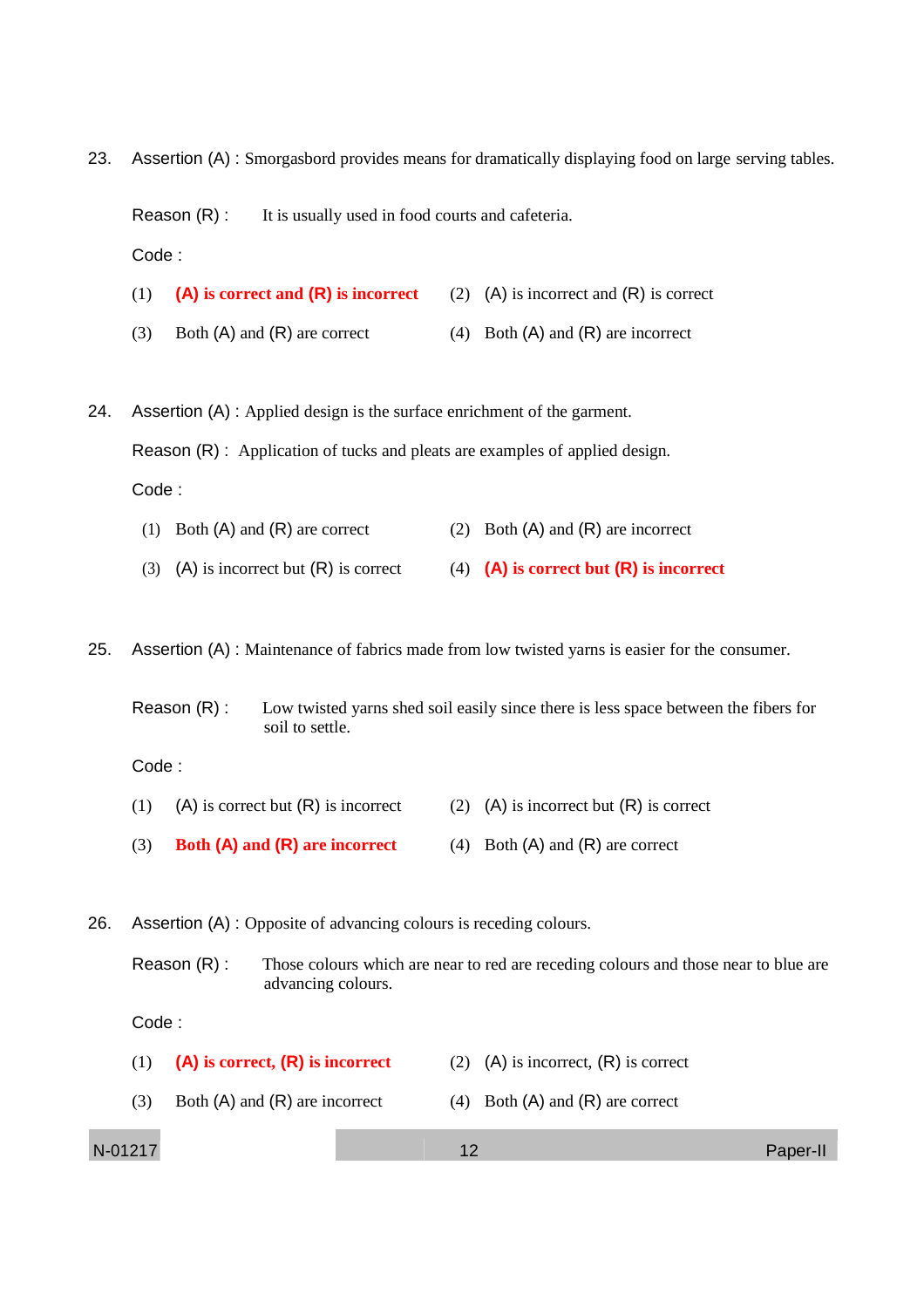| 27. | Assertion (A) : IQ is a measure of Intellectual Ability that is inborn and does not change with age.                                                                                      |                                                |     |                                                                                                        |  |
|-----|-------------------------------------------------------------------------------------------------------------------------------------------------------------------------------------------|------------------------------------------------|-----|--------------------------------------------------------------------------------------------------------|--|
|     | Reason (R) :                                                                                                                                                                              | adolescence and are tested.                    |     | Test scores of infants and toddlers show hardly any changes when they reach                            |  |
|     | Code:                                                                                                                                                                                     |                                                |     |                                                                                                        |  |
|     | (1) Both $(A)$ and $(R)$ are correct                                                                                                                                                      |                                                |     | (2) Both (A) and (R) are incorrect                                                                     |  |
|     | (3)                                                                                                                                                                                       | $(A)$ is correct and $(R)$ is incorrect        | (4) | $(A)$ is incorrect and $(R)$ is correct                                                                |  |
| 28. |                                                                                                                                                                                           | out a process which shall improve the results. |     | Assertion (A) : Method demonstration is a skill training where the emphasis is on effectively carrying |  |
|     | Reason (R) :                                                                                                                                                                              | get rid of inefficiencies.                     |     | The objective of this method is to teach skills and stimulate people to action and                     |  |
|     | Code:                                                                                                                                                                                     |                                                |     |                                                                                                        |  |
|     | (1)                                                                                                                                                                                       | $(A)$ is correct and $(R)$ is incorrect        | (2) | $(A)$ is incorrect and $(R)$ is correct                                                                |  |
|     | (3)                                                                                                                                                                                       | Both (A) and (R) are correct                   |     | (4) Both $(A)$ and $(R)$ are incorrect                                                                 |  |
| 29. | Assertion (A) : Building interpersonal competence is a complicated process.                                                                                                               |                                                |     |                                                                                                        |  |
|     | Reason (R) :                                                                                                                                                                              | them in words.                                 |     | It involves reading people's reactions and feelings even when people don't express                     |  |
|     | Code:                                                                                                                                                                                     |                                                |     |                                                                                                        |  |
|     | (1)                                                                                                                                                                                       | $(A)$ is correct and $(R)$ is incorrect        | (2) | $(A)$ is incorrect and $(R)$ is correct                                                                |  |
|     | (3)                                                                                                                                                                                       | Both (A) and (R) are correct                   |     | (4) Both $(A)$ and $(R)$ are incorrect                                                                 |  |
| 30. |                                                                                                                                                                                           | scores and yet the meaning is more complex     |     | Assertion (A) : The absolute value of 'r' represents the degree of linear correlation between pairs of |  |
|     | Reason (R) :<br>A correlation coefficient of 0.50 does not indicate 50% association nor does a<br>correlation of 0.50 indicate twice the strength of association as a correlation of 0.25 |                                                |     |                                                                                                        |  |

# Code :

|         | $(1)$ Both (A) and (R) are correct        |    | (2) Both $(A)$ and $(R)$ are incorrect    |          |
|---------|-------------------------------------------|----|-------------------------------------------|----------|
|         | (3) (A) is correct but $(R)$ is incorrect |    | (4) (A) is incorrect but $(R)$ is correct |          |
| N-01217 |                                           | 14 |                                           | Paper-II |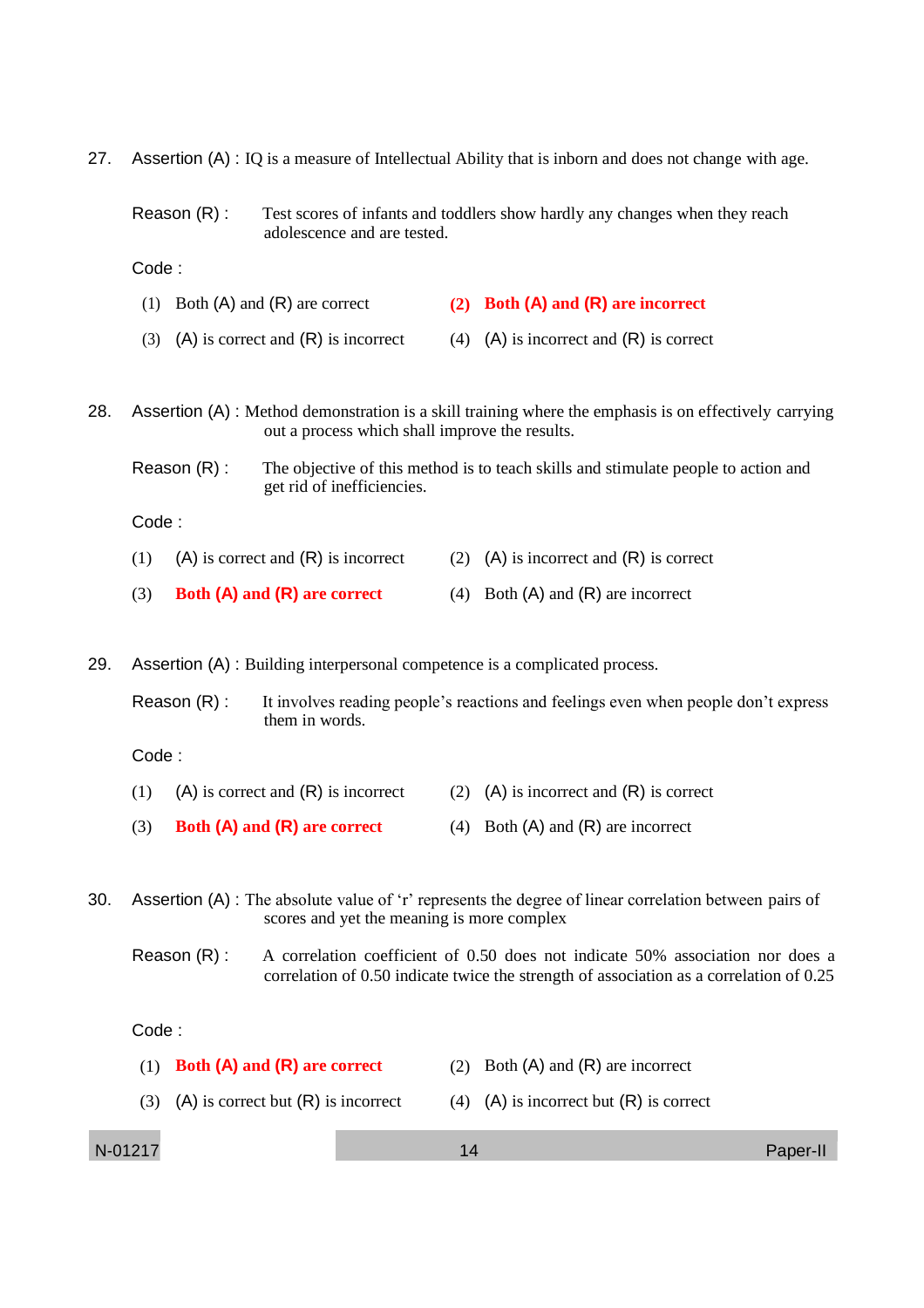31. Arrange the following food items in increasing order of their iron content per 100g of food :

| (b), (d), (e), (c), (a)<br>$(b)$ , $(d)$ , $(e)$ , $(a)$ , $(c)$ |                                                                                                | $(2)$ (e), (b), (c), (d), (a)                   |                                       |                                                                                                                                                                   |
|------------------------------------------------------------------|------------------------------------------------------------------------------------------------|-------------------------------------------------|---------------------------------------|-------------------------------------------------------------------------------------------------------------------------------------------------------------------|
|                                                                  |                                                                                                |                                                 |                                       |                                                                                                                                                                   |
|                                                                  |                                                                                                |                                                 |                                       |                                                                                                                                                                   |
|                                                                  |                                                                                                | (4)                                             | (b), (e), (c), (d), (a)               |                                                                                                                                                                   |
|                                                                  | Arrange in correct sequence the steps involved in Citric Acid Cycle :                          |                                                 |                                       |                                                                                                                                                                   |
| Succinate<br>(b)                                                 | Oxaloacetate                                                                                   | (c) Citrate                                     | (d) Acetyl CoA                        |                                                                                                                                                                   |
| Fumarate<br>(f)                                                  | $\alpha$ - keto Glutarate                                                                      |                                                 |                                       |                                                                                                                                                                   |
|                                                                  |                                                                                                |                                                 |                                       |                                                                                                                                                                   |
| (c), (b), (e), (a), (d), (f)                                     |                                                                                                |                                                 | (2) (d), (c), (f), (a), (e), (b)      |                                                                                                                                                                   |
| (d), (f), (c), (e), (a), (b)                                     |                                                                                                |                                                 | $(4)$ (c), (d), (f), (e), (a), (b)    |                                                                                                                                                                   |
|                                                                  | Arrange in the correct sequence the steps involved in food production in a commissary system : |                                                 |                                       |                                                                                                                                                                   |
| Rapid Chill                                                      | (b)                                                                                            | Production                                      |                                       |                                                                                                                                                                   |
| Portioning                                                       | (d)                                                                                            |                                                 | Hold refrigerated raw material        |                                                                                                                                                                   |
| Reheat                                                           | (f)                                                                                            | Cold Hold                                       |                                       |                                                                                                                                                                   |
| Service                                                          |                                                                                                |                                                 |                                       |                                                                                                                                                                   |
|                                                                  |                                                                                                |                                                 |                                       |                                                                                                                                                                   |
| (a), (c), (d), (e), (b), (f), (g)                                |                                                                                                |                                                 | (2) (d), (b), (a), (c), (f), (e), (g) |                                                                                                                                                                   |
|                                                                  | (g)                                                                                            |                                                 |                                       |                                                                                                                                                                   |
|                                                                  |                                                                                                |                                                 |                                       |                                                                                                                                                                   |
|                                                                  |                                                                                                | $(d)$ , $(a)$ , $(b)$ , $(c)$ , $(f)$ , $(e)$ , |                                       | $(4)$ $(d)$ , $(b)$ , $(a)$ , $(c)$ , $(f)$ , $(g)$ , $(e)$<br>Give the correct sequence of preparing a puff sleeve with band and its attachment to the garment : |

- (a) Gathering of cap line
- (b) Stitching under arm seam of sleeve
- (c) Finishing of band
- (d) Flattering of band
- (e) Gathering of lower under arm of sleeve
- (f) Attaching the band
- (g) Attaching sleeve in the armhole

### Code :

- (1) **(e), (f), (d), (b), (c), (a), (g)** (2) (e), (a), (g), (f), (b), (c), (d)
- (3) (f), (b), (c), (d), (e), (a), (g) (4) (a), (b), (c), (d), (f), (g), (e)
- -

```
N-01217 16 Paper-II
```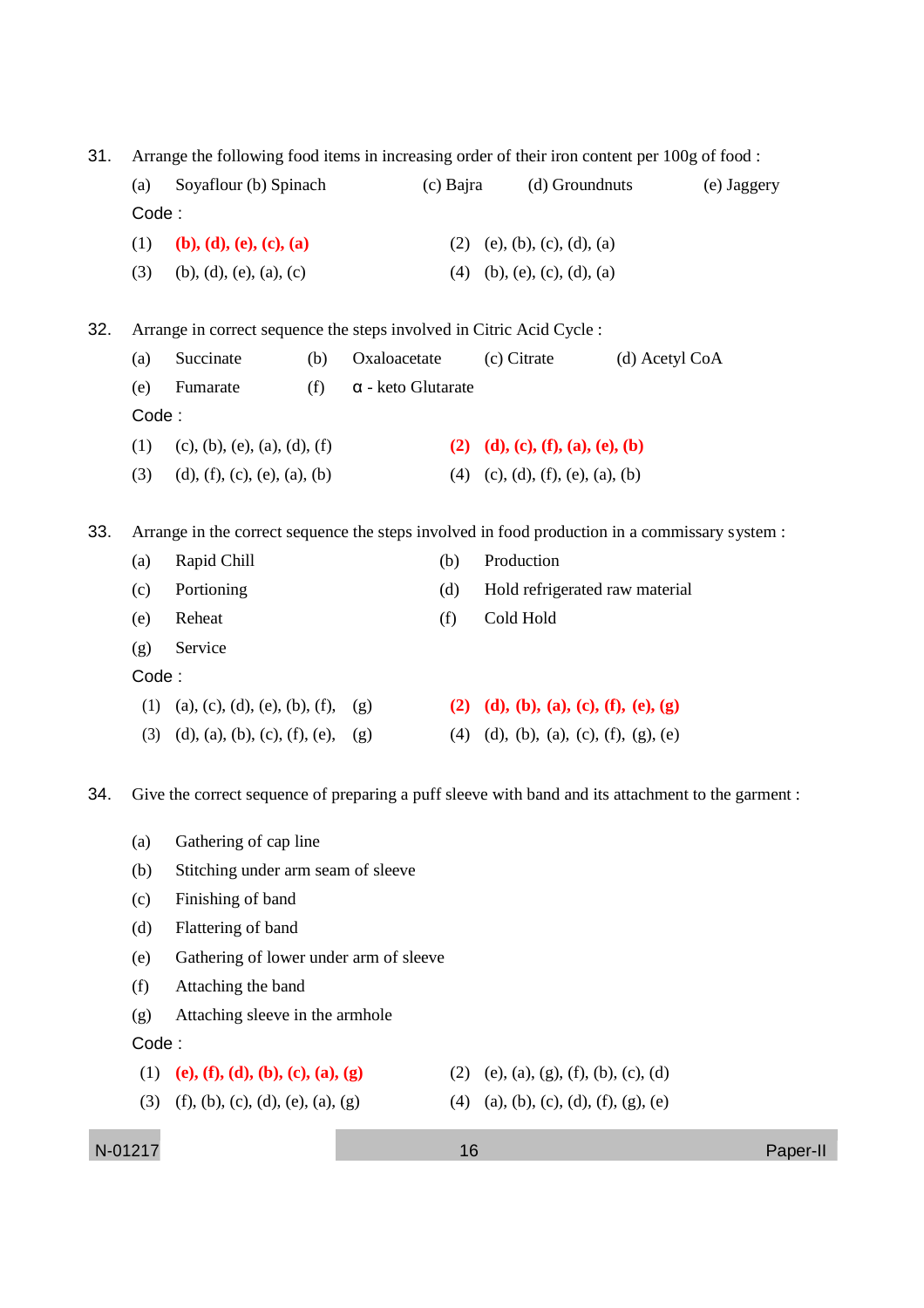- 35. Give the correct sequence of making linen fibre :
	- (a) Hackling (b) Scutching (c) Harvesting (d) Breaking
	- (e) Retting

### Code :

| (1) (c), (e), (d), (b), (a)   | $(2)$ (c), (e), (a), (b), (d) |
|-------------------------------|-------------------------------|
| $(3)$ (a), (b), (c), (d), (e) | $(4)$ (b), (d), (e), (a), (c) |

36. Arrange interpersonal distances in communication from least to maximum :

| (a)    | Social             | (b) Personal | (c) Public                 | (d) Intimate |
|--------|--------------------|--------------|----------------------------|--------------|
| Code : |                    |              |                            |              |
| (1)    | (a), (b), (d), (c) |              | $(2)$ (a), (b), (c), (d)   |              |
| (3)    | (d), (b), (a), (c) |              | $(4)$ $(d), (a), (b), (c)$ |              |

37. Arrange in sequence the development of characteristics based on the psychoanalytic perspective :

|       | (a) Sucking activities        | (b) Pleasure in genital stimulation |  |  |  |  |
|-------|-------------------------------|-------------------------------------|--|--|--|--|
|       | (c) Toilet related activities | (d) acquires social values          |  |  |  |  |
| (e)   | Sexual impulses               |                                     |  |  |  |  |
| Code: |                               |                                     |  |  |  |  |
|       | $(1)$ (a), (b), (c), (d), (e) | (2) (a), (b), (d), (c), (e)         |  |  |  |  |
| (3)   | (a), (c), (b), (d), (e)       | (4) (a), (c), (d), (b), (e)         |  |  |  |  |

38. Arrange the following in the sequential order of moving from lower order thinking skills to the higher order thinking skills for 'learning' :

|         | (a)   | Analysing                    | (b) | Evaluating                      |          |
|---------|-------|------------------------------|-----|---------------------------------|----------|
|         | (c)   | Remembering                  | (d) | Applying                        |          |
|         | (e)   | Creating                     | (f) | Understanding                   |          |
|         | Code: |                              |     |                                 |          |
|         | (1)   | (a), (b), (c), (d), (e), (f) | (2) | $(b)$ , (c), (d), (e), (f), (a) |          |
|         | (3)   | (c), (f), (d), (a), (b), (e) | (4) | (c), (d), (f), (b), (a), (e)    |          |
|         |       |                              |     |                                 |          |
| N-01217 |       |                              | 18  |                                 | Paper-II |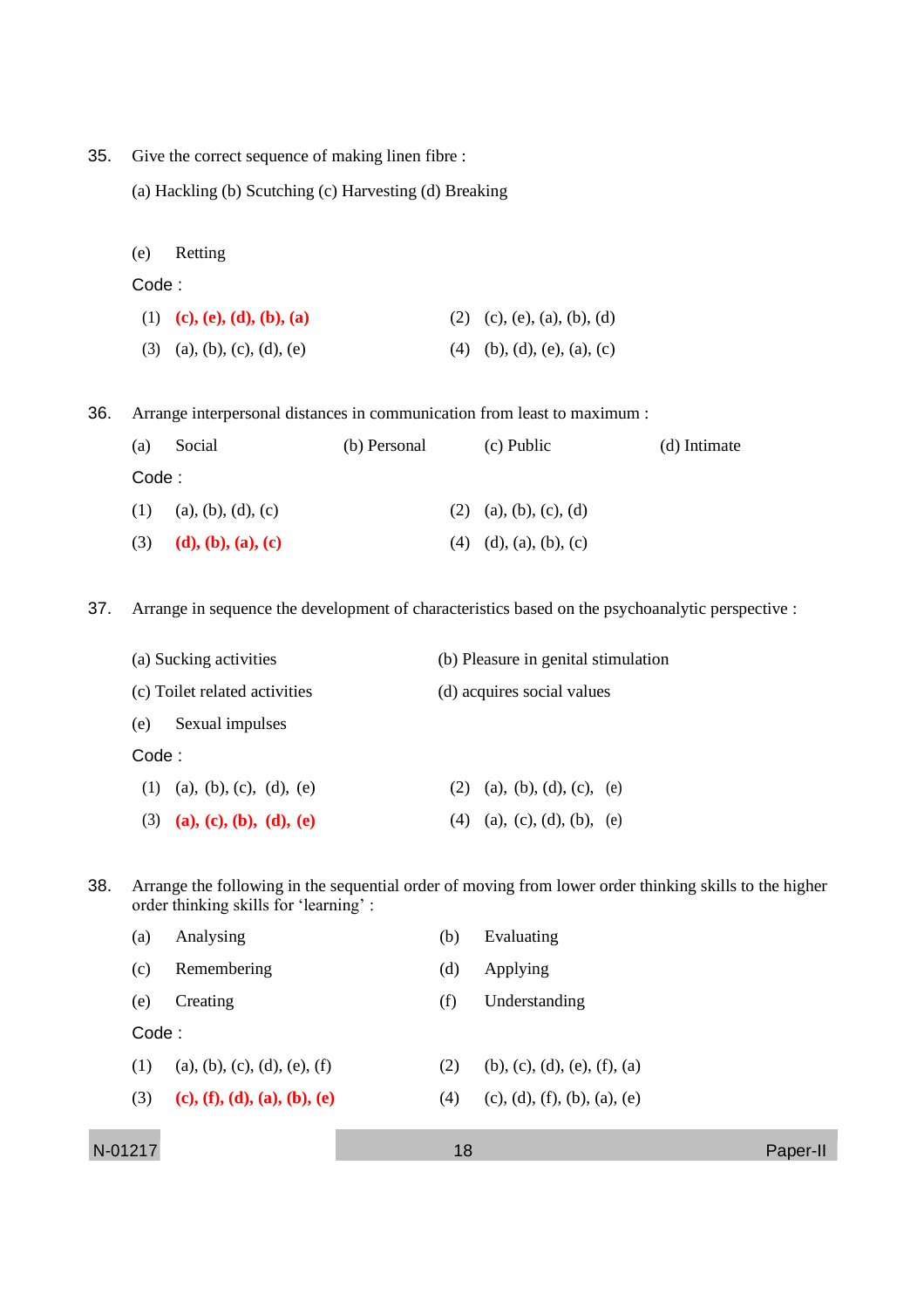39. Arrange the following stages of 'Group Development' as proposed by Bruce Tuckman in a sequential order :

| (a) Storming                   | (b) Performing              |  |  |  |
|--------------------------------|-----------------------------|--|--|--|
| (c) Norming                    | (d) Forming                 |  |  |  |
| (e) Adjourning                 |                             |  |  |  |
| Code :                         |                             |  |  |  |
| $(1)$ (a), (b), (c), (d), (e)  | (2) (b), (c), (d), (e), (a) |  |  |  |
| (c), (b), (e), (d), (a)<br>(3) | (4) (d), (a), (c), (b), (e) |  |  |  |

- 40. Arrange in correct sequence the steps in hypothesis testing :
	- (a) A random sample is drawn from the population of observations, and the value of sample statistic is obtained.
	- (b) The random sampling distribution of the statistic under consideration is examined to determine what sample outcomes would occur by chance if null hypothesis is true.
	- (c) A specific hypothesis, the null hypothesis, is formulated about a parameter of the population along with an alternative hypothesis.
	- (d) Null hypothesis is retained, if the particular sample outcome is in line with the expected outcomes if the hypothesis is true, otherwise, it is rejected.

Code :

- $(1)$   $(c), (b), (a), (d)$
- $(2)$  (a), (c), (d), (b)
- **(3) (c), (a), (b), (d)**
- $(4)$  (a), (b), (c), (d)
- 41. Match the nutrients in List-I with their deficiency symptoms in List-II :

### List-II

- (a) Cynocobalamine (i) Tetany
- (b) Thiamine (ii) Patechiael Haemorrhage
- (c) Ascorbic Acid (iii) Pernicious anemia
- (d) Iron (iv) Hypogeusia
- (e) Zinc (v) Muscle weakness
	- (vi) Hypochromic microcytic anemia
	- (vii) Cretenism

Code :

(a) (b) (c) (d) (e)

- $(1)$   $(iii)$   $(i)$   $(vii)$   $(vi)$   $(iv)$
- $(2)$   $(vi)$   $(v)$   $(i)$   $(iii)$   $(ii)$
- (3) (iii) (i) (ii) (vi) (vii)
- **(4) (iii) (v) (ii) (vi) (iv)**

N-01217 20 Paper-II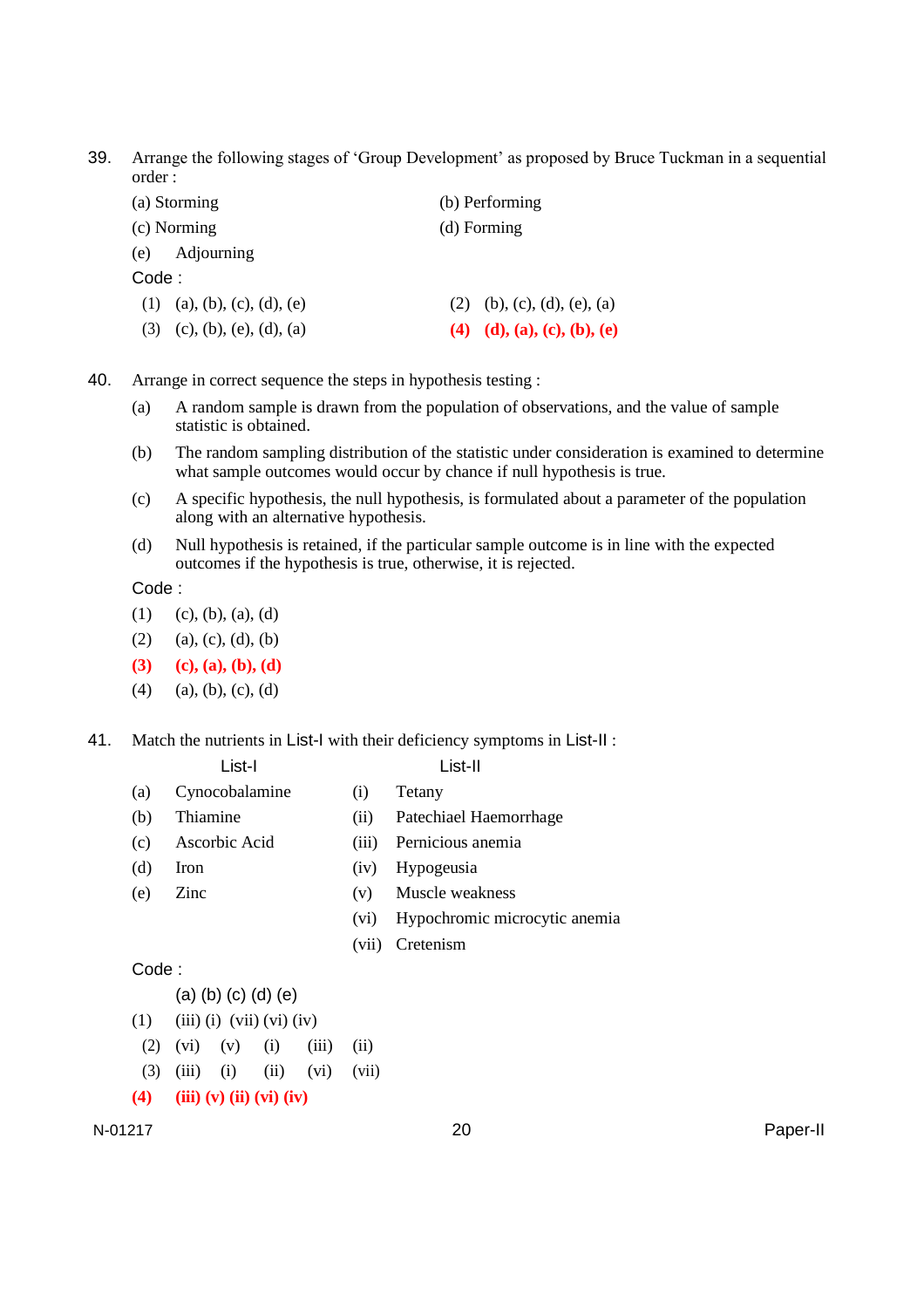42. Match the diseases in List-I with their symptoms in List-II :

- (a) Diabetes (i) Peyer's Patches
- 
- (c) Infective Hepatitis (iii) Portal Hypertension
- 
- 

List-I List-II

- 
- (b) Chronic Renal Failure (ii) Large, pale and foul smelling stools
	-
- (d) Typhoid (iv) Anorexia and dark coloured urine
- (e) Celiac Disease (v) Uremia and Azotemia
	- (vi) Polyuria and Polydipesia

### Code :

|                                         | (a) (b) (c) (d) (e) |  |  |
|-----------------------------------------|---------------------|--|--|
| (1) (vi) (v) (iv) (i) (ii)              |                     |  |  |
| (2) (i) (v) (iv) (vi) (iii)             |                     |  |  |
| $(3)$ $(vi)$ $(i)$ $(v)$ $(ii)$ $(iii)$ |                     |  |  |
| $(4)$ $(vi)$ $(iii)$ $(v)$ $(i)$ $(ii)$ |                     |  |  |

43. Match the abbreviated terms in List-I with operation terms in List-II :

|       | List-I     |       |       |       |       | List-II     |
|-------|------------|-------|-------|-------|-------|-------------|
| (a)   | ЛT         |       |       |       | (i)   | Purchase    |
| (b)   | <b>GMP</b> |       |       |       | (ii)  | Service     |
| (c)   | <b>BPA</b> |       |       |       | (iii) | Management  |
| (d)   | <b>BEP</b> |       |       |       | (iv)  | Food safety |
| (e)   | <b>CCP</b> |       |       |       | (v)   | Production  |
| (f)   | <b>KOT</b> |       |       |       | (vi)  | Accounting  |
|       |            |       |       |       | (vii) | Training    |
| Code: |            |       |       |       |       |             |
|       | (a)        | (b)   | (c)   | (d)   | (e)   | (f)         |
| (1)   | (i)        | (iii) | (vi)  | (vii) | (iv)  | (ii)        |
| (2)   | (vii)      | (ii)  | (i)   | (iii) | (v)   | (iv)        |
| (3)   | (iii)      | (v)   | (i)   | (vi)  | (iv)  | (ii)        |
| (4)   | (ii)       | (vi)  | (vii) | (i)   | (iii) | (v)         |
|       |            |       |       |       |       |             |

N-01217 22 Paper-II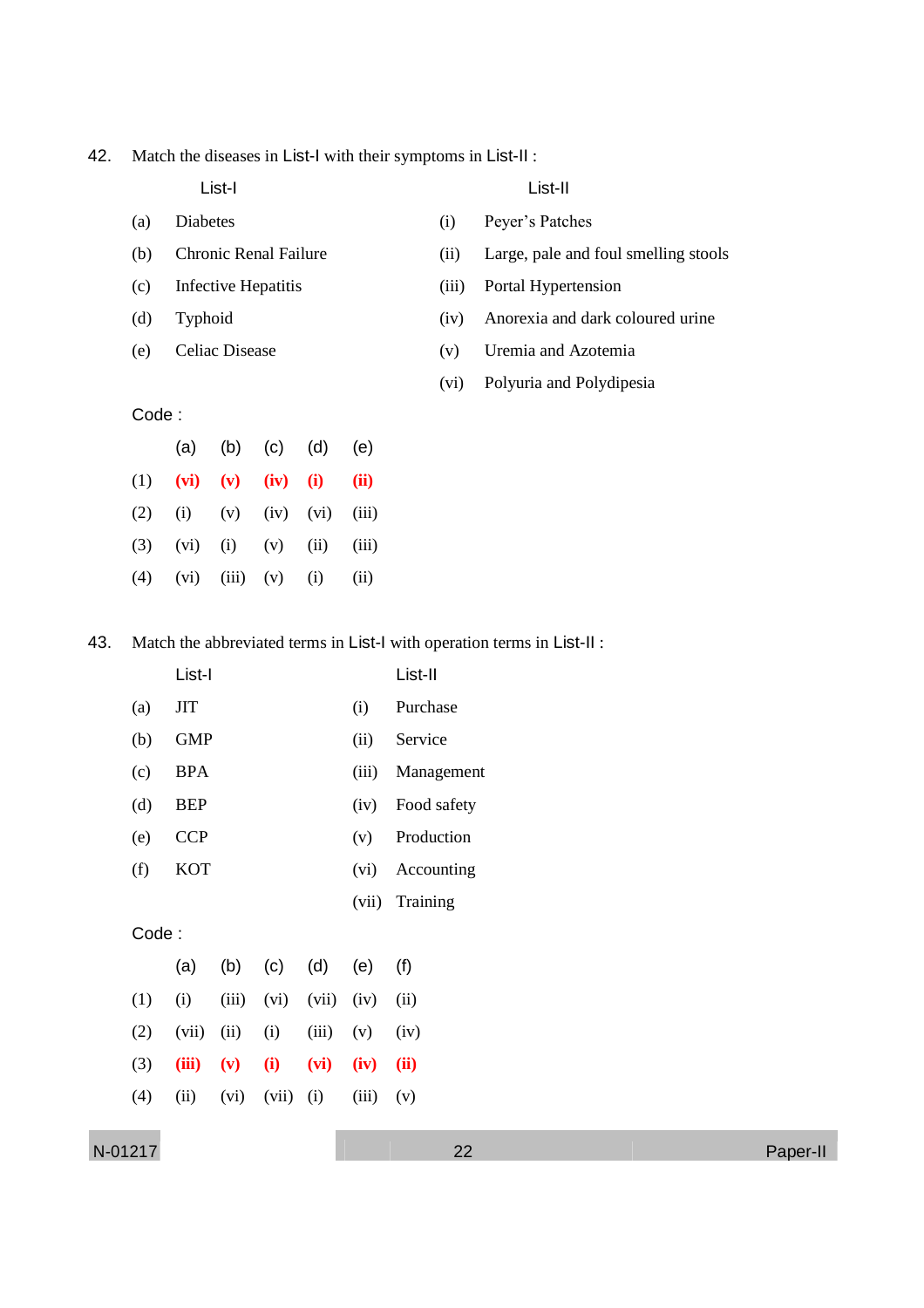44. Match the terms given in List-I with their description given in List-II :

|       | List-I            |       |                   |                                              |     | List-II                       |
|-------|-------------------|-------|-------------------|----------------------------------------------|-----|-------------------------------|
| (a)   | <b>Bespoke</b>    |       |                   |                                              | (i) | Copy of the high priced style |
| (b)   | Pret - a - Porter |       | (ii)              | Less expensive version of an original design |     |                               |
| (c)   | Avant - garde     |       | (iii)             | Ready to wear                                |     |                               |
| (d)   | Toile             |       | (iv)              | Unorthodox fashion                           |     |                               |
|       |                   |       |                   |                                              | (v) | Custom tailored               |
| Code: |                   |       |                   |                                              |     |                               |
|       | (a)               |       | $(b)$ $(c)$ $(d)$ |                                              |     |                               |
| (1)   | (v)               | (ii)  | (iii)             | (iv)                                         |     |                               |
| (2)   | (v)               | (iii) | (iv)              | (ii)                                         |     |                               |

- (3) (i) (iii) (iii) (iv)
- (4) (ii) (iii) (iv) (i)

45. Match the fabrics given in List-I with their description given in List-II :

|       | List-I                   |                       |       |      | List-II |                         |  |
|-------|--------------------------|-----------------------|-------|------|---------|-------------------------|--|
| (a)   | Bird's eye               |                       |       |      | (i)     | Fabric with loops       |  |
| (b)   | Bengaline                |                       |       |      | (ii)    | Dobby weave fabric      |  |
| (c)   | <b>Brocade</b>           |                       |       |      | (iii)   | Ribbed fabric           |  |
| (d)   | <b>Bunting</b>           |                       |       |      | (iv)    | Jacquard - woven fabric |  |
|       |                          |                       |       |      | (v)     | Plain weave fabric      |  |
| Code: |                          |                       |       |      |         |                         |  |
|       | $(b)$ $(c)$ $(d)$<br>(a) |                       |       |      |         |                         |  |
| (1)   | (ii)                     | (iii)                 | (iv)  | (v)  |         |                         |  |
| (2)   | (i)                      | (ii)                  | (iii) | (iv) |         |                         |  |
| (3)   | (ii)                     | (iv)                  | (iii) | (v)  |         |                         |  |
| (4)   |                          | $(iv)$ (i) (ii) (iii) |       |      |         |                         |  |

N-01217 24 Paper-II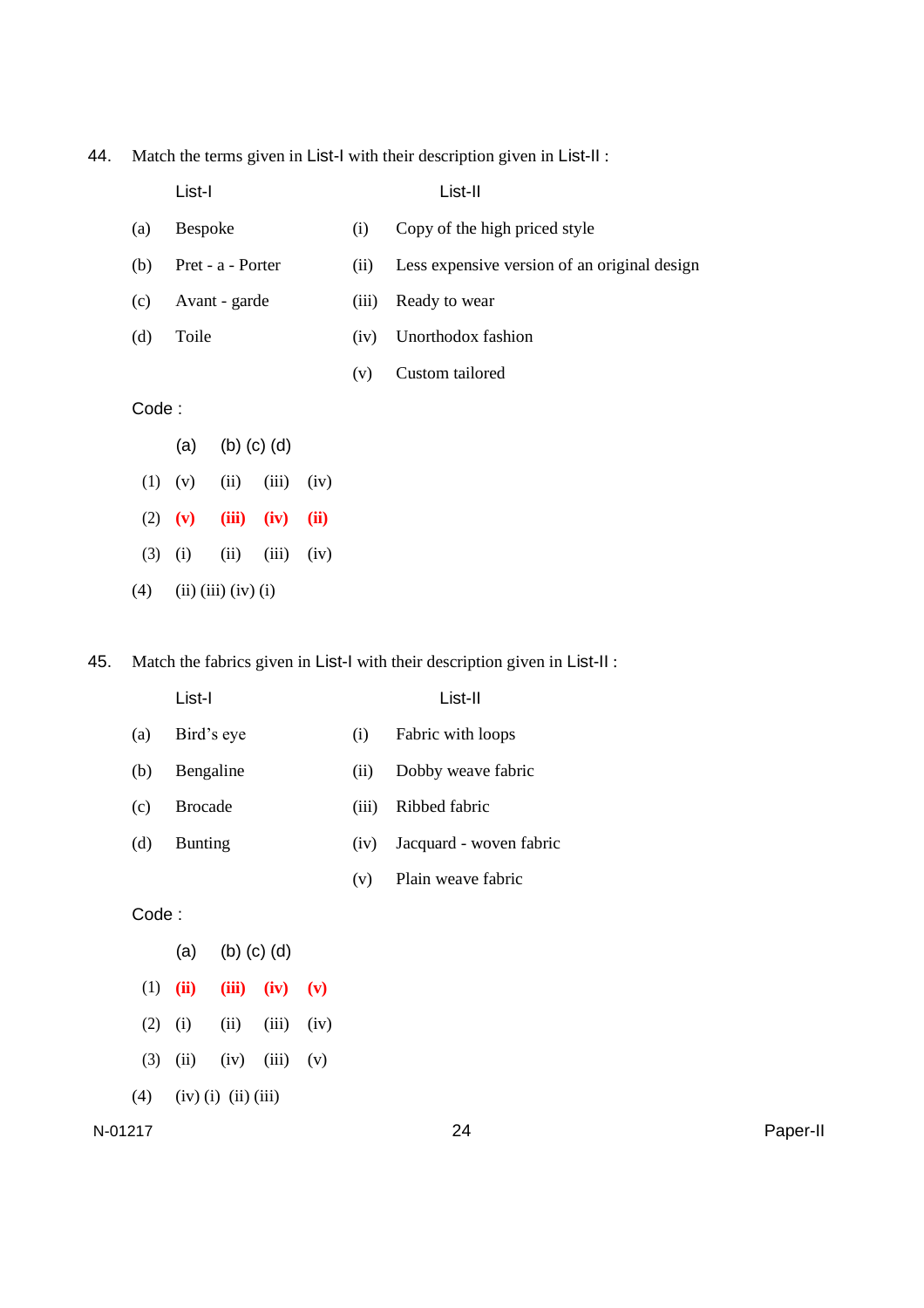46. Match the items in List-I with items in List-II :

|       | List-I                   |       | List-II           |
|-------|--------------------------|-------|-------------------|
| (a)   | Cutting vegetables       | (i)   | Emphasis          |
| (b)   | Focal point              | (ii)  | Harmony           |
| (c)   | Unity                    | (iii) | Proportion        |
| (d)   | Golden oblong            | (iv)  | Centre of gravity |
|       |                          | (v)   | Geometry          |
| Code: |                          |       |                   |
|       | $(b)$ $(c)$ $(d)$<br>(a) |       |                   |

| $(1)$ $(iv)$ $(i)$ |                        | $(ii)$ $(iii)$        |  |
|--------------------|------------------------|-----------------------|--|
|                    | (2) (i) (v) (iii) (iv) |                       |  |
| $(3)$ (i)          |                        | $(iii)$ $(ii)$ $(iv)$ |  |
|                    | (4) (iv) (ii) (i) (v)  |                       |  |

47. Match the terms in List-I with the development in List-II :

| List-I |                      |       | List-II                  |  |  |
|--------|----------------------|-------|--------------------------|--|--|
| (a)    | Period of the fetus  | (i)   | Body structure forms     |  |  |
| (b)    | Period of the zygote | (i1)  | External genitals formed |  |  |
| (c)    | Neonatal period      | (iii) | Conservation             |  |  |
| (d)    | Period of Embryo     | (iv)  | Rooting reflex           |  |  |
|        |                      | (v)   | Implantation             |  |  |
|        |                      |       |                          |  |  |

Code :

| (a)                       | $(b)$ $(c)$ $(d)$         |               |     |  |
|---------------------------|---------------------------|---------------|-----|--|
| $(1)$ (ii)                | $(v)$ (iv) (i)            |               |     |  |
| $(2)$ $(v)$               |                           | $(ii)$ $(iv)$ | (i) |  |
|                           | $(3)$ $(ii)$ $(iv)$ $(v)$ |               | (i) |  |
| $(4)$ (iii) (i) (iv) (ii) |                           |               |     |  |

N-01217 26 Paper-II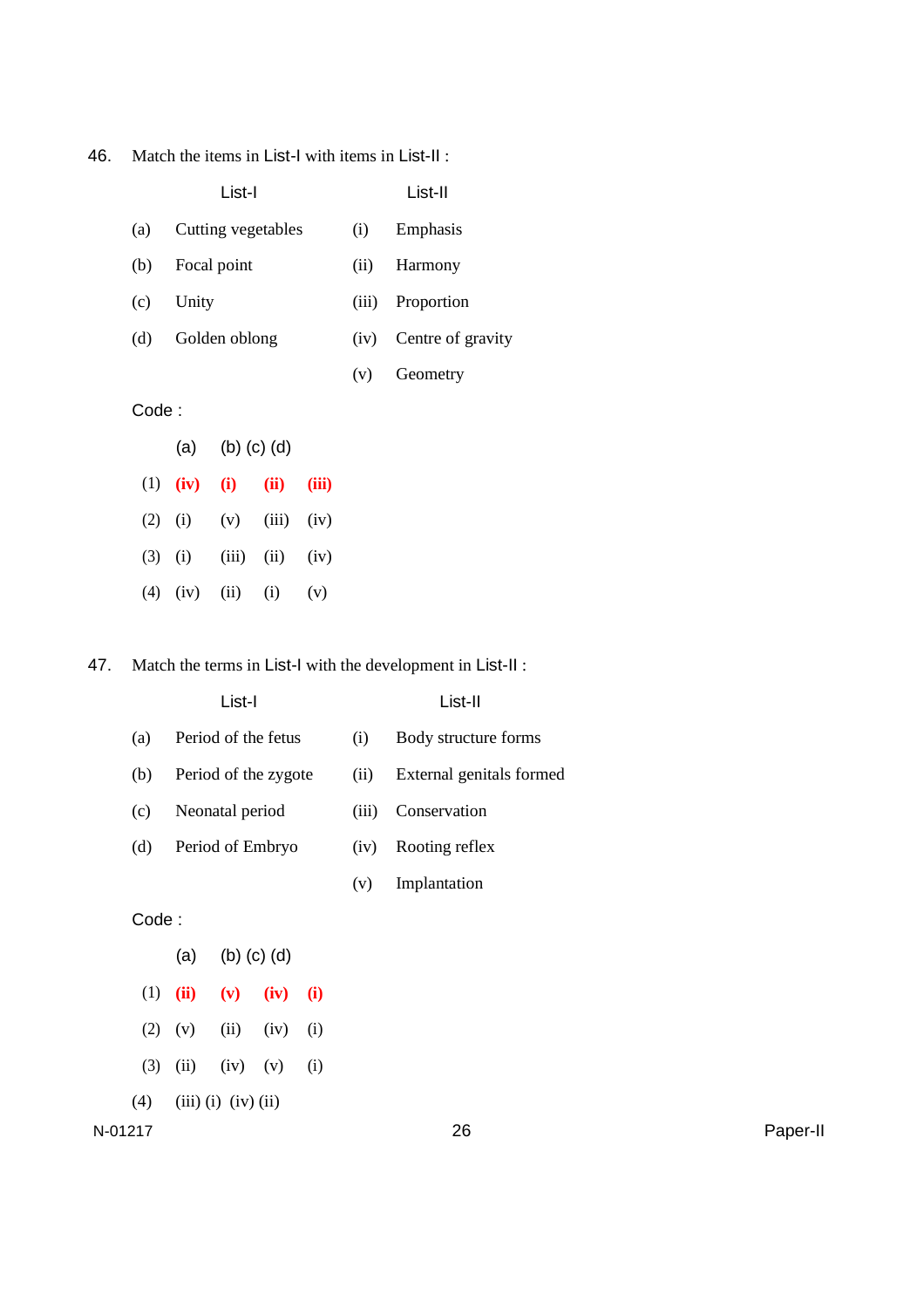48. Match the following approaches used in communication for development given in List-I with their description given in List - II :

|       | List -l                       |       | $List - II$                        |
|-------|-------------------------------|-------|------------------------------------|
| (a)   | <b>Community Mobilisation</b> | (i)   | Two way communication              |
| (b)   | Interpersonal communication   | (i)   | To motivate partners and people    |
| (c)   | Social Marketing              | (111) | Ensures public opinion for a cause |
| (d)   | Advocacy                      | (iv)  | Promotion of social goals          |
|       |                               | (v)   | Promotion of institutions          |
| Code: |                               |       |                                    |
|       | 7 \ 7 1 \ 7 \ 7 1\            |       |                                    |

- (a) (b) (c) (d)  $(1)$   $(iii)$   $(i)$   $(iv)$   $(v)$ (2) **(ii) (i) (iv) (iii)** (3) (iv) (i) (v) (ii)  $(4)$   $(iii)$   $(i)$   $(v)$   $(ii)$
- 49. Match the names of the proponents given in List I with the concept proposed by them given in List II :
	- (a) Aristotle (i) Diffusion of Innovation (b) Evrelt Rogers (ii) Participatory Learning and action (c) Wilbur Shramm (iii) Political Propaganda (d) Robert Chambers (iv) Field of experience of senders and receivers (v) The art of speech making Code : (a) (b) (c) (d)

List -I List - II

 $(1)$   $(iv)$   $(v)$   $(iii)$   $(i)$  $(2)$   $(iv)$   $(iii)$   $(ii)$   $(i)$  $(3)$   $(v)$   $(iii)$   $(i)$   $(ii)$ **(4) (v) (i) (iv) (ii)**

$$
N-01217
$$

N-01217 28 Paper-II